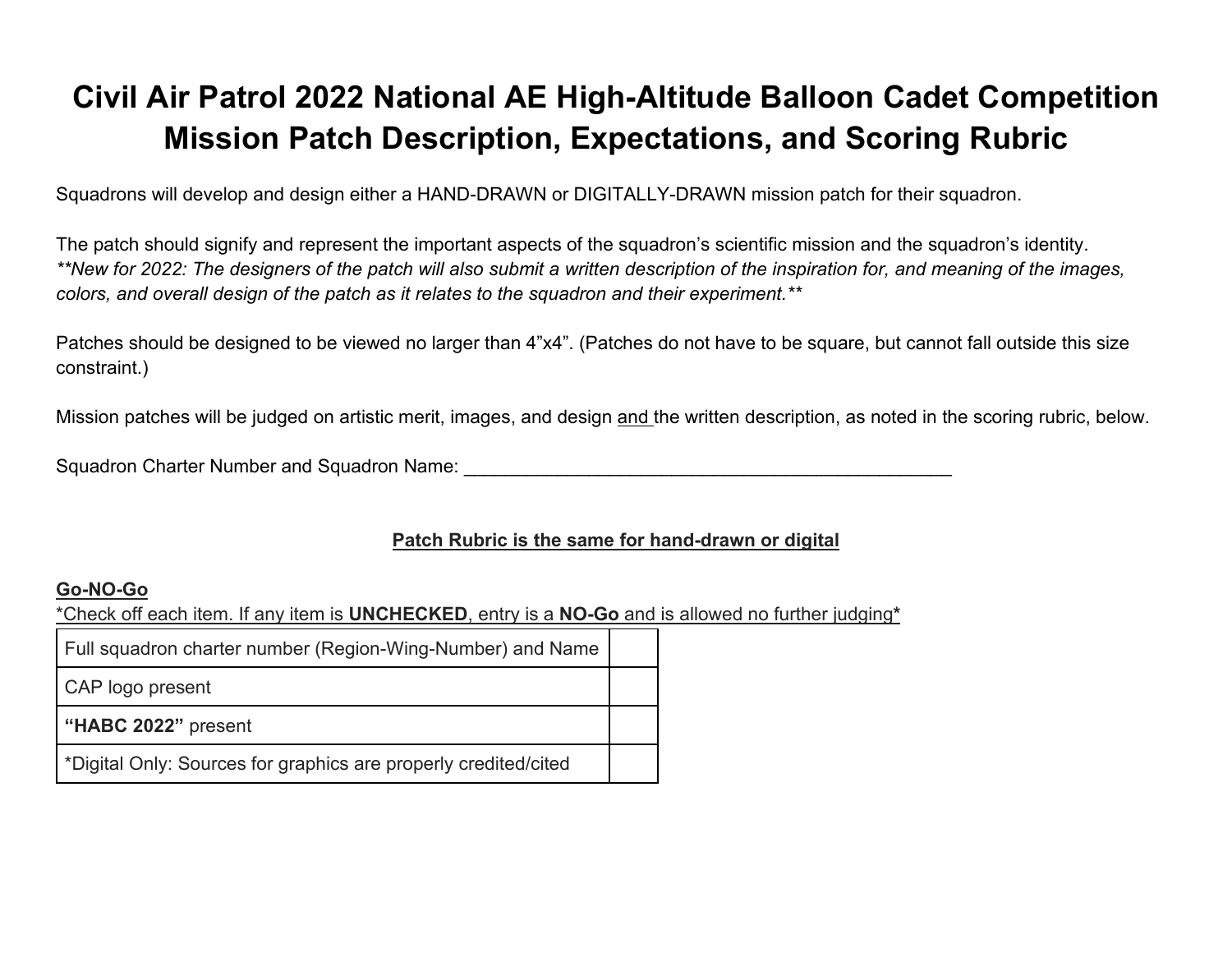## **Scoring Rubric: 100 Possible points**

| Written<br><b>Description</b>     | <b>Minimal</b>                                                                                                                   | Average                                                                                                                                                                                                       | <b>Exceptional</b>                                                                                                                                                                                                                                  | Pts. |
|-----------------------------------|----------------------------------------------------------------------------------------------------------------------------------|---------------------------------------------------------------------------------------------------------------------------------------------------------------------------------------------------------------|-----------------------------------------------------------------------------------------------------------------------------------------------------------------------------------------------------------------------------------------------------|------|
| Overall<br><b>Description</b>     | Little discussion of the inspiration<br>or theme is included; limited or<br>illogical order of the design<br>process is evident. | General overview of the design process<br>is included, as is a good description of<br>the theme and the inspiration for the<br>graphics and fonts.                                                            | Includes a detailed, organized, and<br>logical overview of the entire design<br>process, which details the theme of the<br>project and inspiration for the graphic<br>design, including the reasoning behind<br>the choices for graphics and fonts. |      |
|                                   | 0-10 Points                                                                                                                      | <b>11-20 Points</b>                                                                                                                                                                                           | <b>21-30 Points</b>                                                                                                                                                                                                                                 |      |
| Spelling/<br>Grammar              | Five or more errors in spelling<br>and/or grammar.<br>Minus 1 point for each error (0-                                           | No more than 4 errors in spelling and/or<br>grammar.<br>Minus 1 point for each error (6-9                                                                                                                     | No spelling and/or grammar errors.                                                                                                                                                                                                                  |      |
|                                   | 5 Points)                                                                                                                        | Points)                                                                                                                                                                                                       | <b>10 Points</b>                                                                                                                                                                                                                                    |      |
|                                   |                                                                                                                                  |                                                                                                                                                                                                               |                                                                                                                                                                                                                                                     |      |
| <b>Mission</b><br><b>Specific</b> | <b>Minimal</b><br>0-3 Points                                                                                                     | Average<br>4-7 Points                                                                                                                                                                                         | <b>Exceptional</b><br>8-10 Points                                                                                                                                                                                                                   |      |
|                                   |                                                                                                                                  |                                                                                                                                                                                                               |                                                                                                                                                                                                                                                     | Pts. |
| Theme and<br>Graphics             | Theme is not evident or is<br>unrelated to the squadron or the<br>HAB experiment.                                                | Theme is evident (theme relating to<br>squadron, HABs, and/or experiment).<br>Attempts are made to choose graphics<br>related to the theme and represent the<br>squadron or its experiment in visual<br>form. | Theme is evident (theme relating to<br>squadron, HABs and/or experiment).<br>Graphics are well chosen to relate to<br>the theme and represent the squadron<br>or its experiment in visual form.                                                     |      |
| CAP Logo                          | CAP logo is hard to find or<br>inappropriate to the mission or<br>design.                                                        | CAP logo is appropriate and clearly<br>visible.                                                                                                                                                               | CAP logo is appropriate and clearly<br>visible and is woven into the design to<br>enhance the visual image.                                                                                                                                         |      |